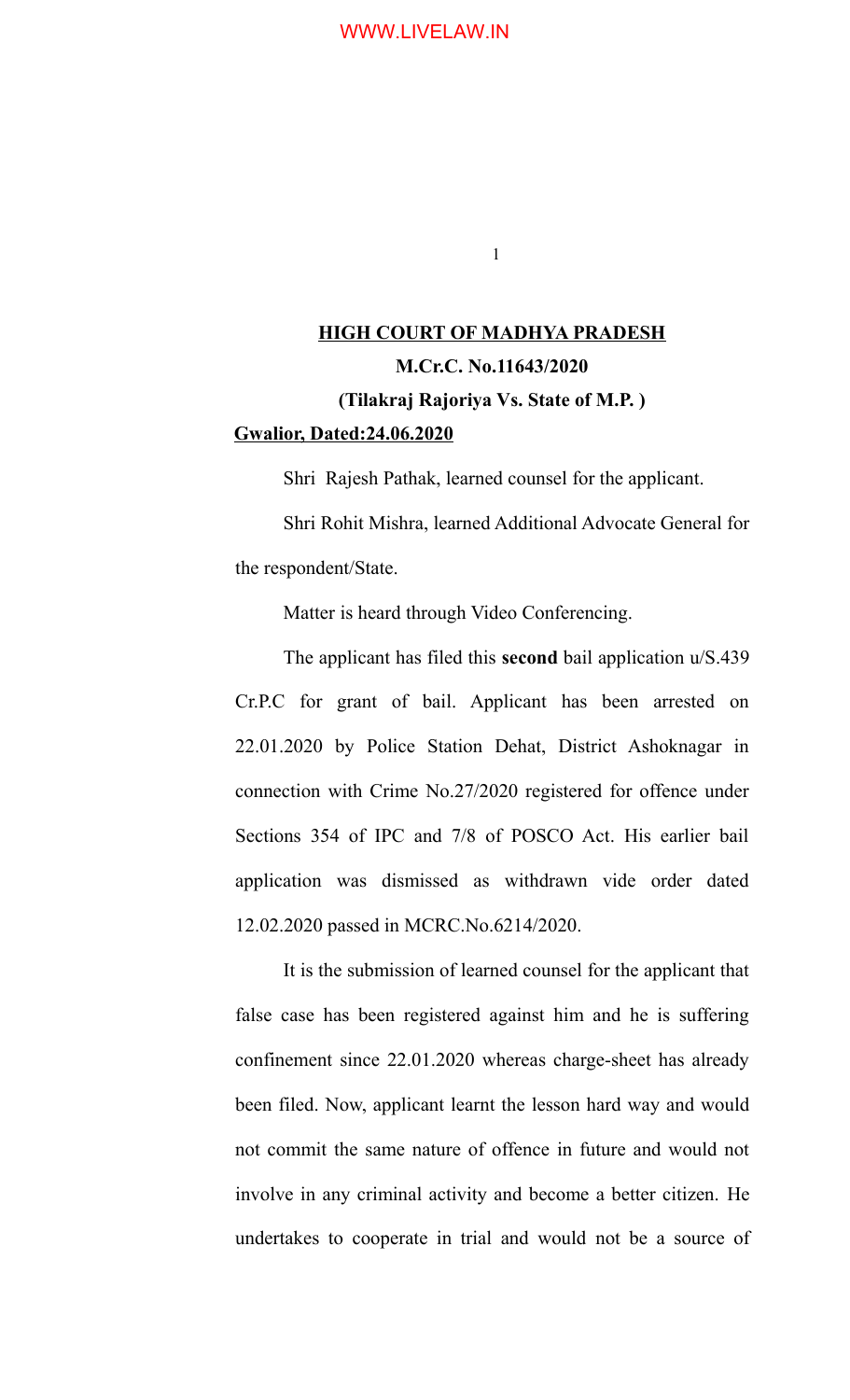2

embarrassment or harassment to her and her family in any manner and would not move in the vicinity of prosecutrix. Applicant who is young/middle aged/able bodied responsible citizen undertakes to become corona warrior for social cause looking to the Covid-19 Pandemic situation. He further undertakes to perform community service and serve the national cause by making contribution in **PM Care Fund** and install **Arogya Setu App**. On these grounds, prayer for bail has been made.

Counsel for the State opposed the prayer and prays for dismissal of bail application.

Heard learned counsel for the parties at length through VC and considered the arguments advanced by them.

Considering the facts of the case in detail, however, considering the fact that in view of Covid-19 pandemic, without commenting on the merits of the case, it is hereby directed that the applicant shall be released on bail on his furnishing personal bond of **Rs.50,000/- (Rupees Fifty Thousand only)** with one solvent surety of the like amount to the satisfaction of trial Court and that he will have to install **Arogya Setu App**, if not already installed. He will not move in the vicinity of prosecutrix and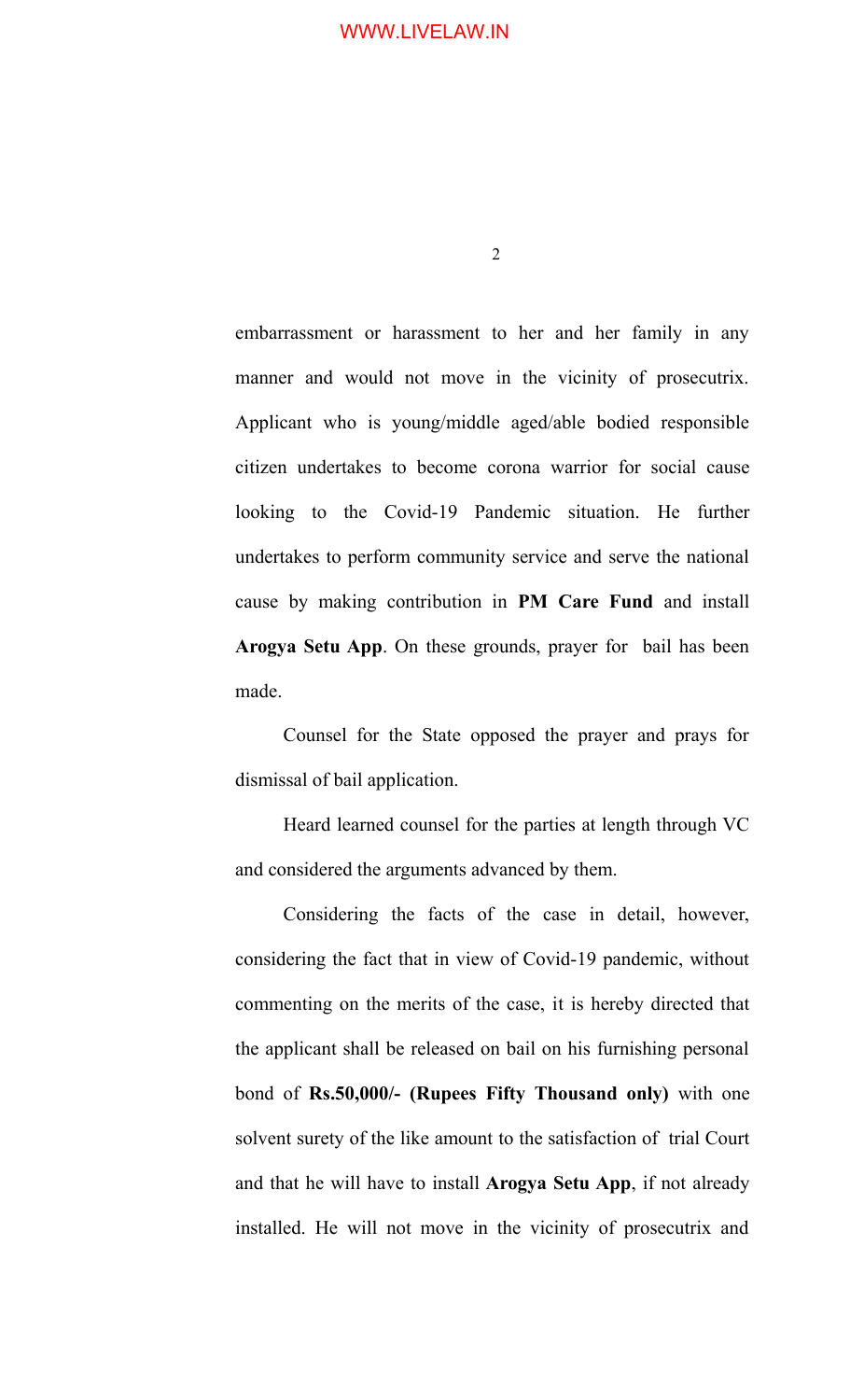3

would not extend any threat, intimidation or allurement to the victim or her family. He will not involve in any criminal activity otherwise benefit of this bail application shall immediately withdrawn.

In view of COVID-19 pandemic, the jail authorities are directed that before releasing the applicant, his preliminary Corona Virus test shall be conducted and if he is found negative, then the concerned local administration shall make necessary arrangements for sending the applicant to his house, and if he is found positive then the applicant shall be immediately sent to concerned hospital for his treatment as per medical norms. If the applicant is fit for release and if he is in a position to make his personal arrangements, then he shall be released only after taking due travel permission from local administration. After release, the applicant is further directed to strictly follow all the instructions which may be issued by the Central Govt./State Govt. or Local Administration for combating the Covid-19. If it is found that the applicant has violated any of the instructions (whether general or specific) issued by the Central Govt./State Govt. or Local Administration, then this order shall automatically lose its effect, and the Local Administration/Police Authorities shall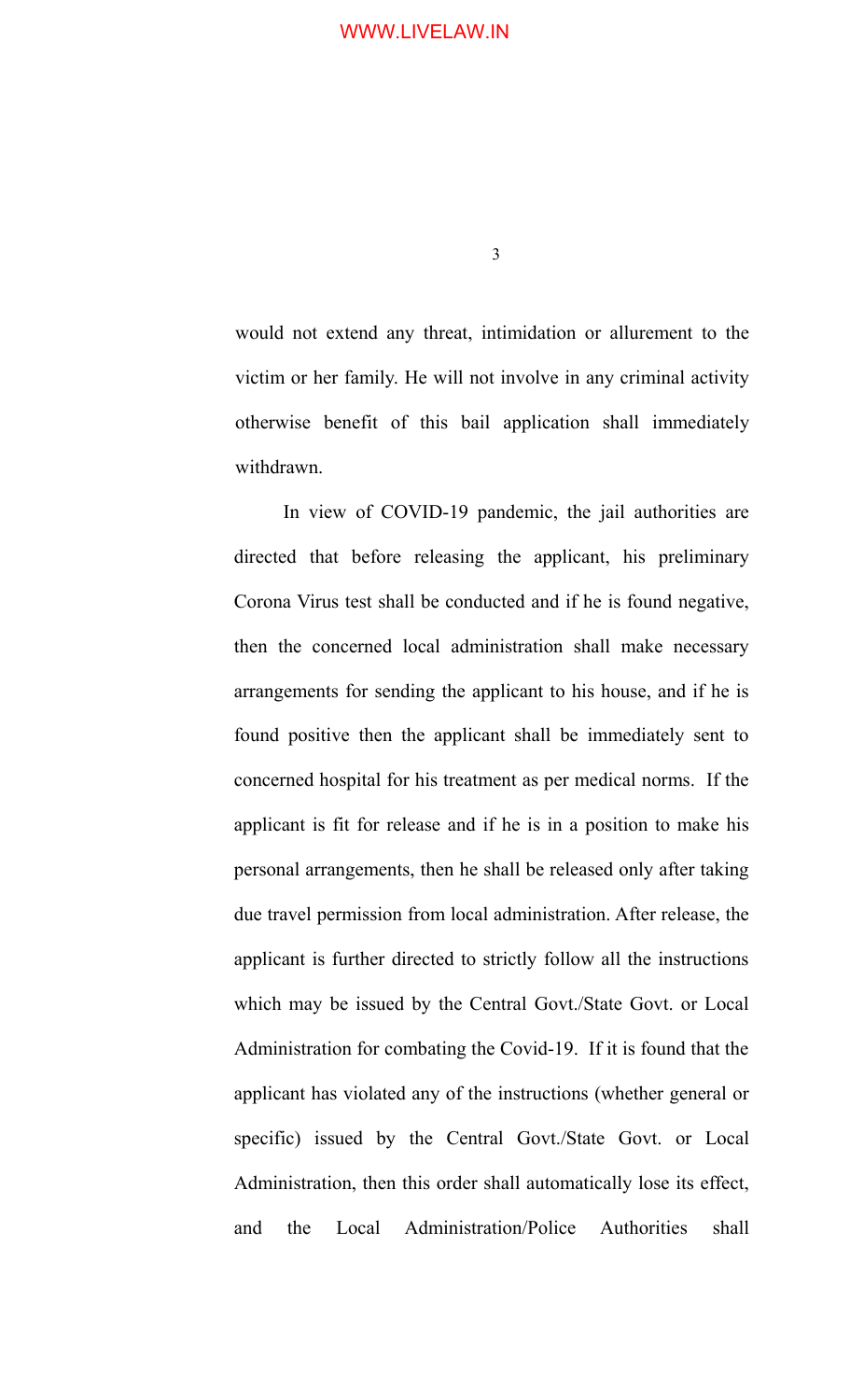4

immediately take him in custody and would sent him to the same jail from where he was released.

This order will remain operative subject to compliance of the following conditions by the applicant:-

- 1. The applicant will comply with all the terms and conditions of the bond executed by him;
- 2. The applicant will cooperate in the investigation/trial, as the case may be;
- 3. The applicant will not indulge himself in extending inducement, threat or promise to any person acquainted with the facts of the case so as to dissuade him/her from disclosing such facts to the Court or to the Police Officer, as the case may be;
- 4. The applicant shall not commit an offence similar to the offence of which he is accused;
- 5. The applicant will not seek unnecessary adjournments during the trial; and
- 6. The applicant will not leave India without previous permission of the trial Court/Investigating Officer, as the case may be.
- 7. The applicant will inform the SHO of concerned police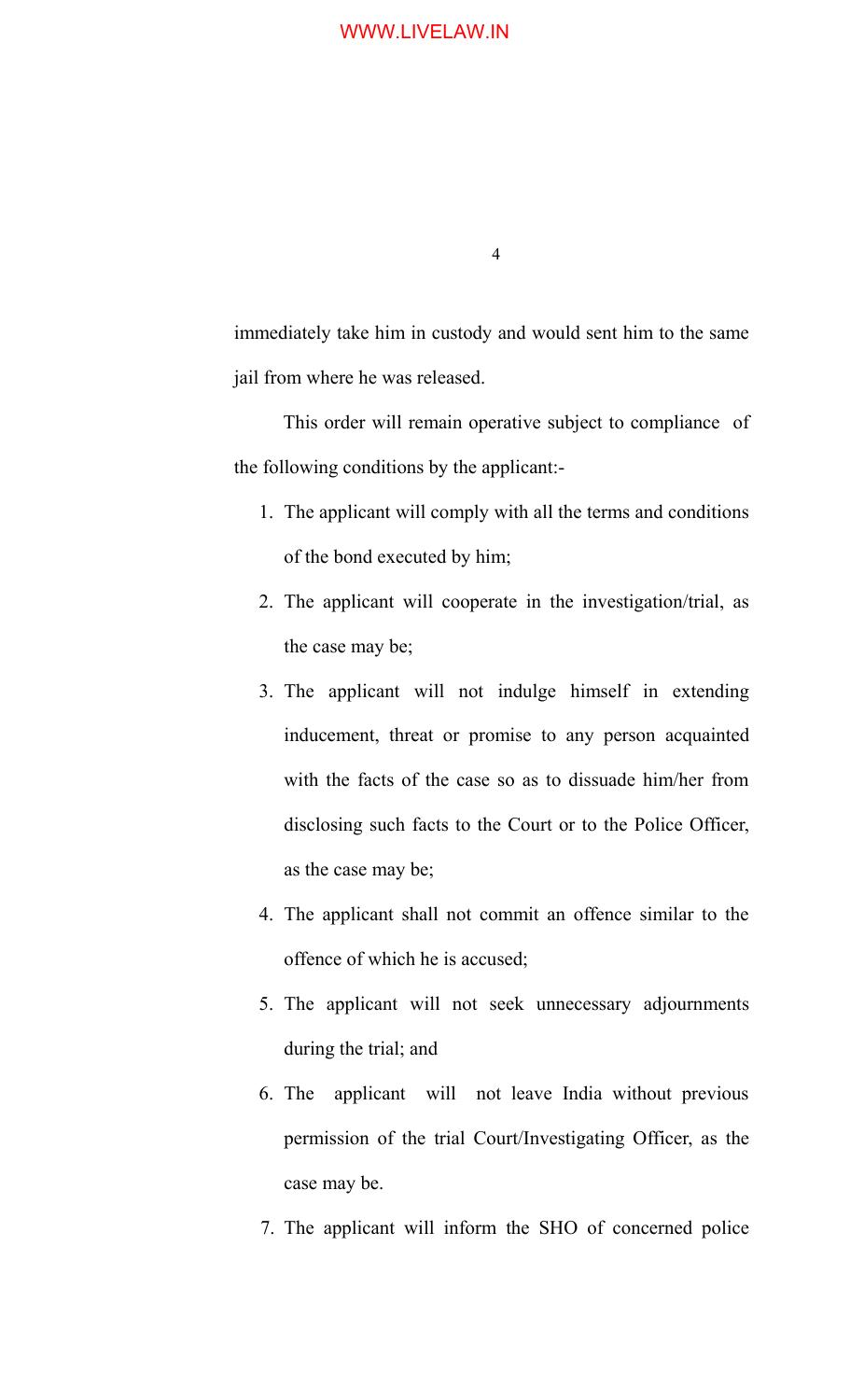station about his residential address in the said area and it would be the duty of the Public Prosecutor to send **E-copy** of this order to SHO of concerned police station for information.

- 8. **Applicant shall deposit Rs.2500/- within a month in PM CARES Fund having Account Number : 2121PM20202, IFSC Code: SBIN0000691, SWIFT Code : SBININBB104, Name of Bank & Branch : [State Bank](http://www.financialexpress.com/market/stock-market/state-bank-of-india-stock-price/) [of India,](http://www.financialexpress.com/market/stock-market/state-bank-of-india-stock-price/) New Delhi Main Branch from the date of release of applicant.**
- 9. The applicant through his counsel undertakes that applicant shall register himself with the District Magistrate concerned [Ashoknagar] as "Covid-19 Warriors" by entering his name in a Register named as COVID-19 WARRIOR REGISTER to be maintained in the o/o the concerned DM who in turn shall assign work to applicant of Covid-19 disaster management at the discretion of District Magistrate, by taking all prescribed precautions. The nature, quantum and duration of the work assigned is left to the the wisdom of District Magistrate, concerned. This Court expects that the applicant shall rise to the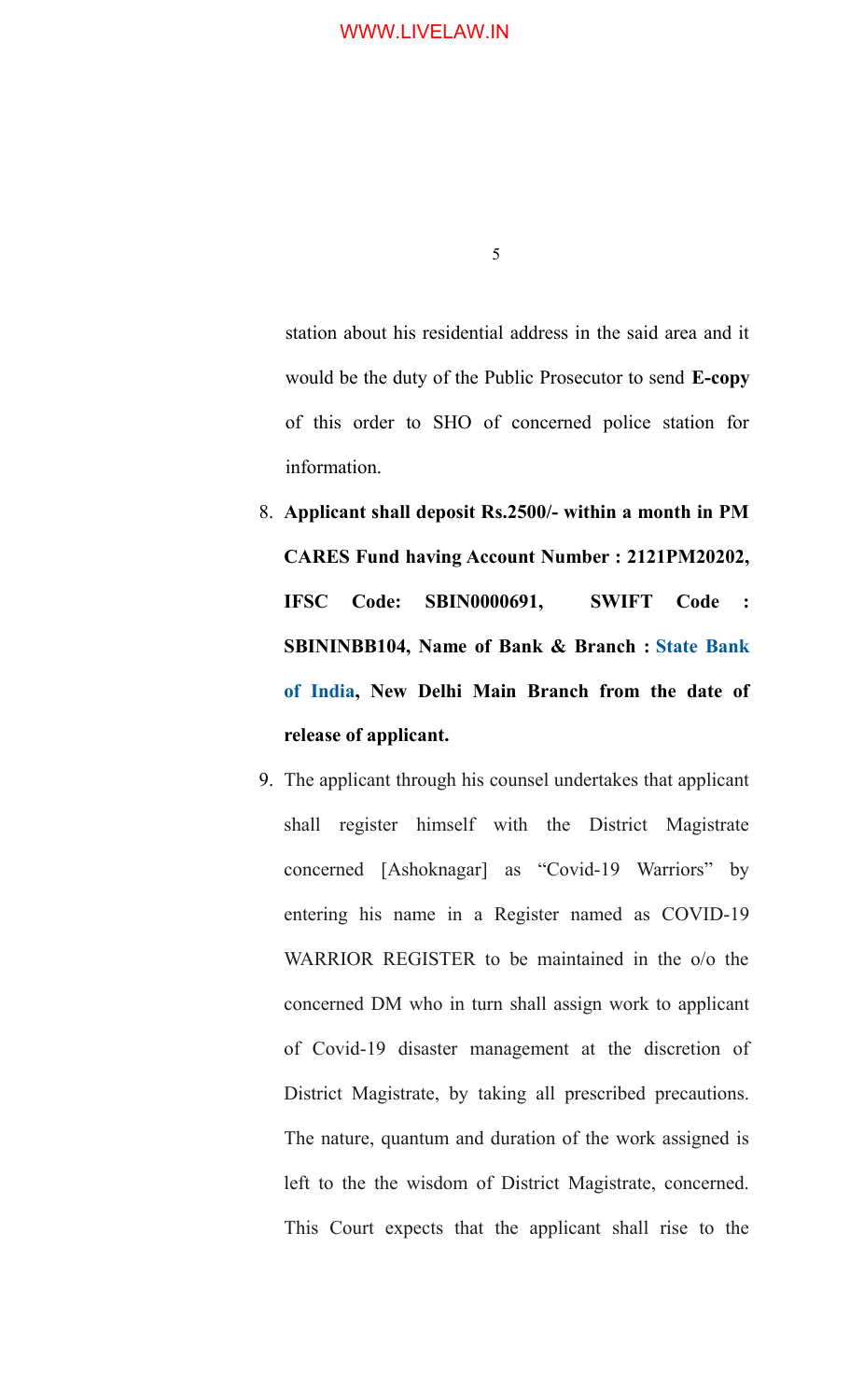occasion to serve the society in this time of crises to discharge his fundamental duty of rendering national service when called upon to do so, as per Article 51-A(d) of the Constitution.

10.As per the undertaking given by learned counsel on behalf of the applicant, it is hereby directed that appellant shall plant **1 sapling (either fruit bearing trees or Neem and Peepal) alongwith tree guards or has to make arrangement for fencing for protection of the trees** because it is the duty of the appellant not only to plant the saplings but also to nurture them. " वृक्षारोपण के साथ, **o`{kkiks"k.k Hkh vko';d gS A"** He shall plant saplings/ trees preferably of 6-8 ft., so that they would grow into full fledged trees at an early time. For ensuring the compliance, he shall have to submit all the photographs of plantation of trees/ saplings before the concerned trial Court alongwith a report within 30 days from the date of release of the applicant. The report shall be submitted by the appellant before the trial Court concerned on 1st of every month.

It is the duty of the trial Court to monitor the progress of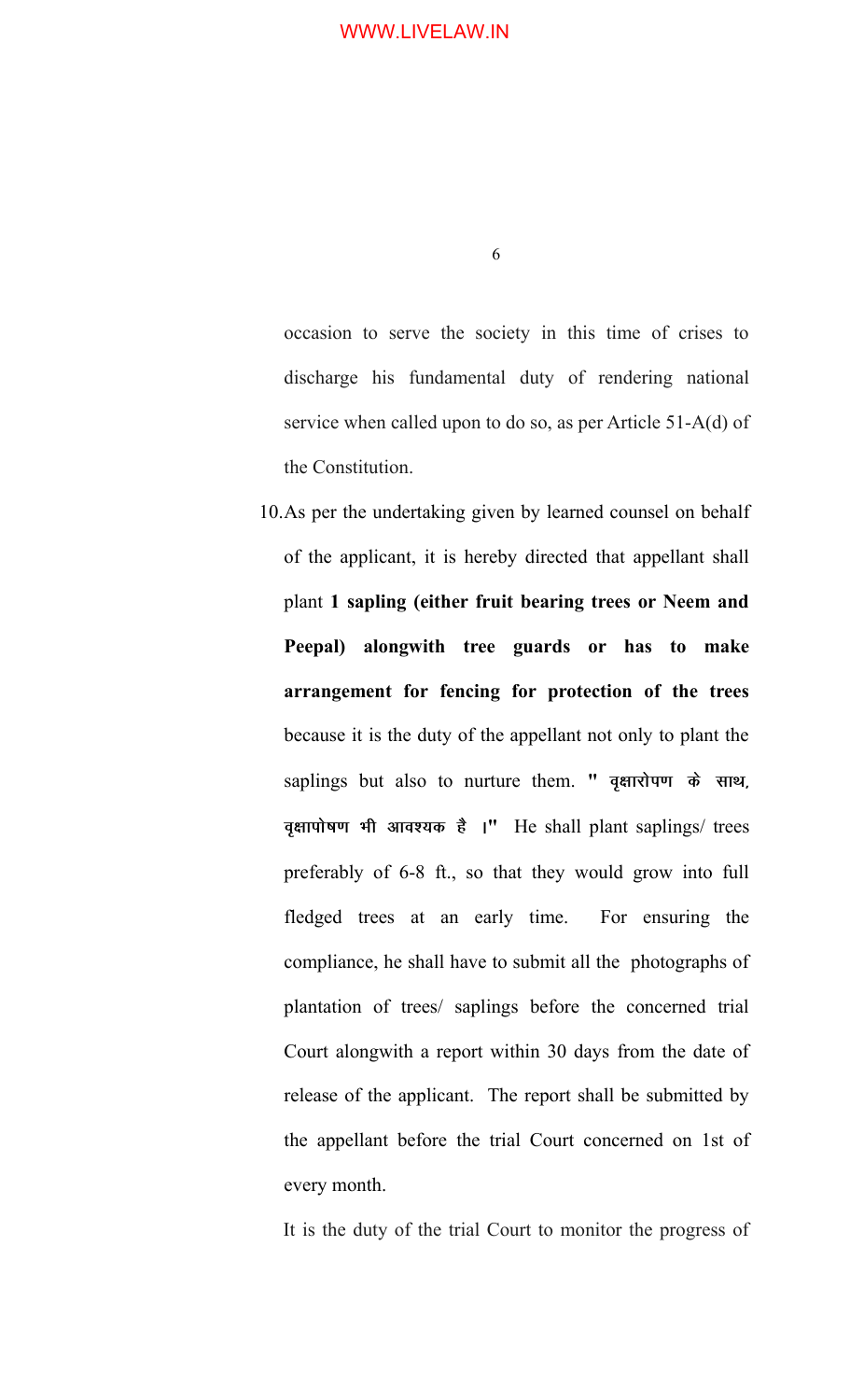7

the trees because human existence is at stake because of the environmental degradation and Court cannot put a blind fold over any casualness shown by the appellant regarding compliance. Therefore, trial Court is directed to submit a report regarding progress of the trees and the compliance made by the appellant by placing a short report before this Court every quarterly (every three months), which shall be placed under the caption "Direction" before this Court. Any default shall disentitle the appellant from benefit of bail.

The appellant is directed to plant these saplings/ trees **at the place of his choice**, if he intends to protect the trees on his own cost by providing tree guards or fencing, for which appellant shall have to bear necessary expenses for plantation of the trees and their measures for safeguard.

**This direction is made by this Court as a test case to address the Anatomy of Violence and Evil by process of Creation and a step towards Alignment with Nature. The natural instinct of compassion, service, love and mercy needs to be rekindled for human existence as they are innately engrained attributes of human existence**.

*"It is not the question of Plantation of a Tree but the*